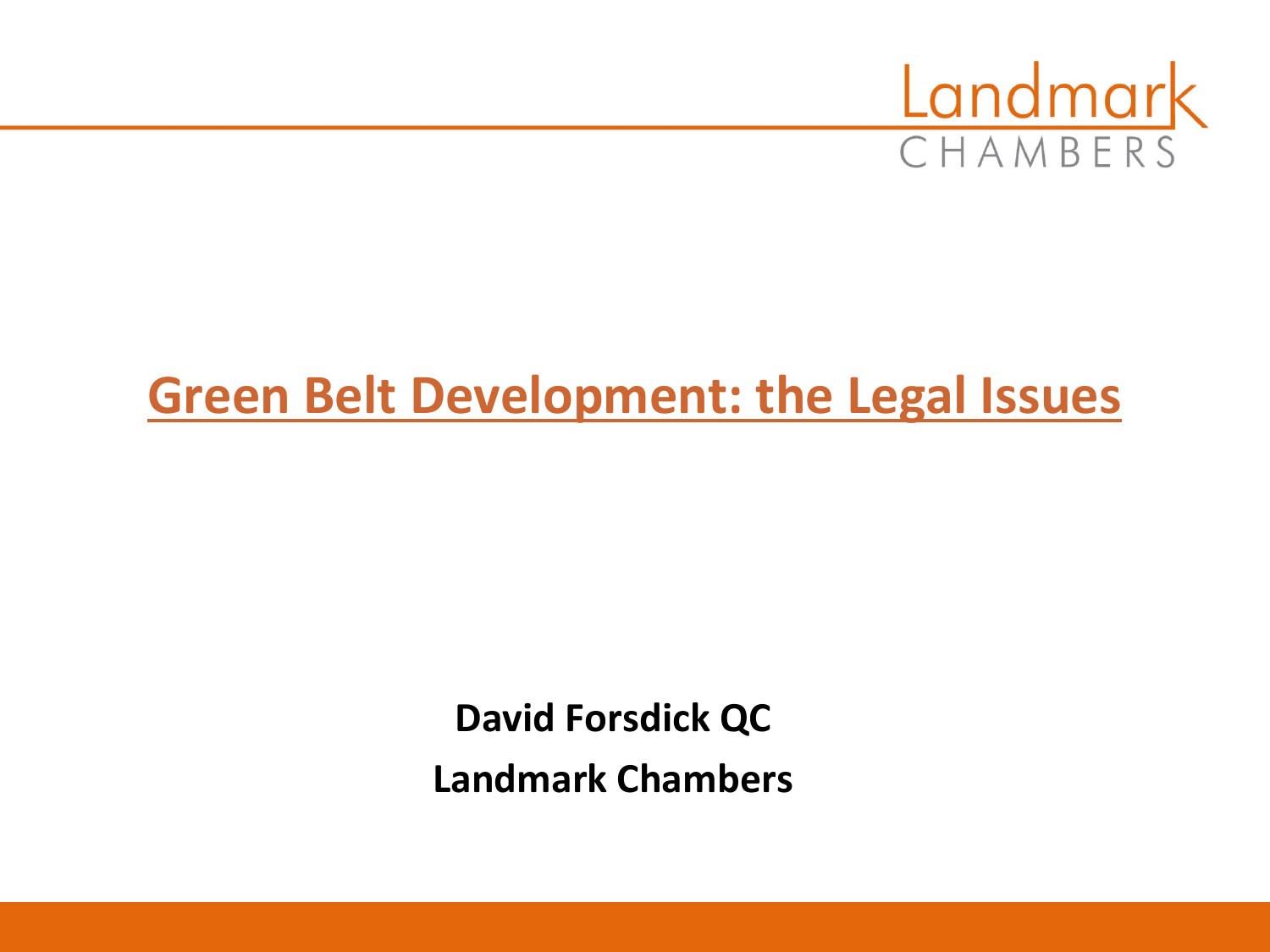#### **Current Pressures**

- Government's political promise to increase protection to Green Belt – reiterated through NPPG Guidance (and Press Release)
- Government determination to increase development
- Various forms of infrastructure and housing need including waste and transport infrastructure + LA requirement to provide 5 year HLS/5 year supply of traveller sites.

As experience is showing, you cannot have all three. Pressure on GB is plainly increasing markedly and thus…..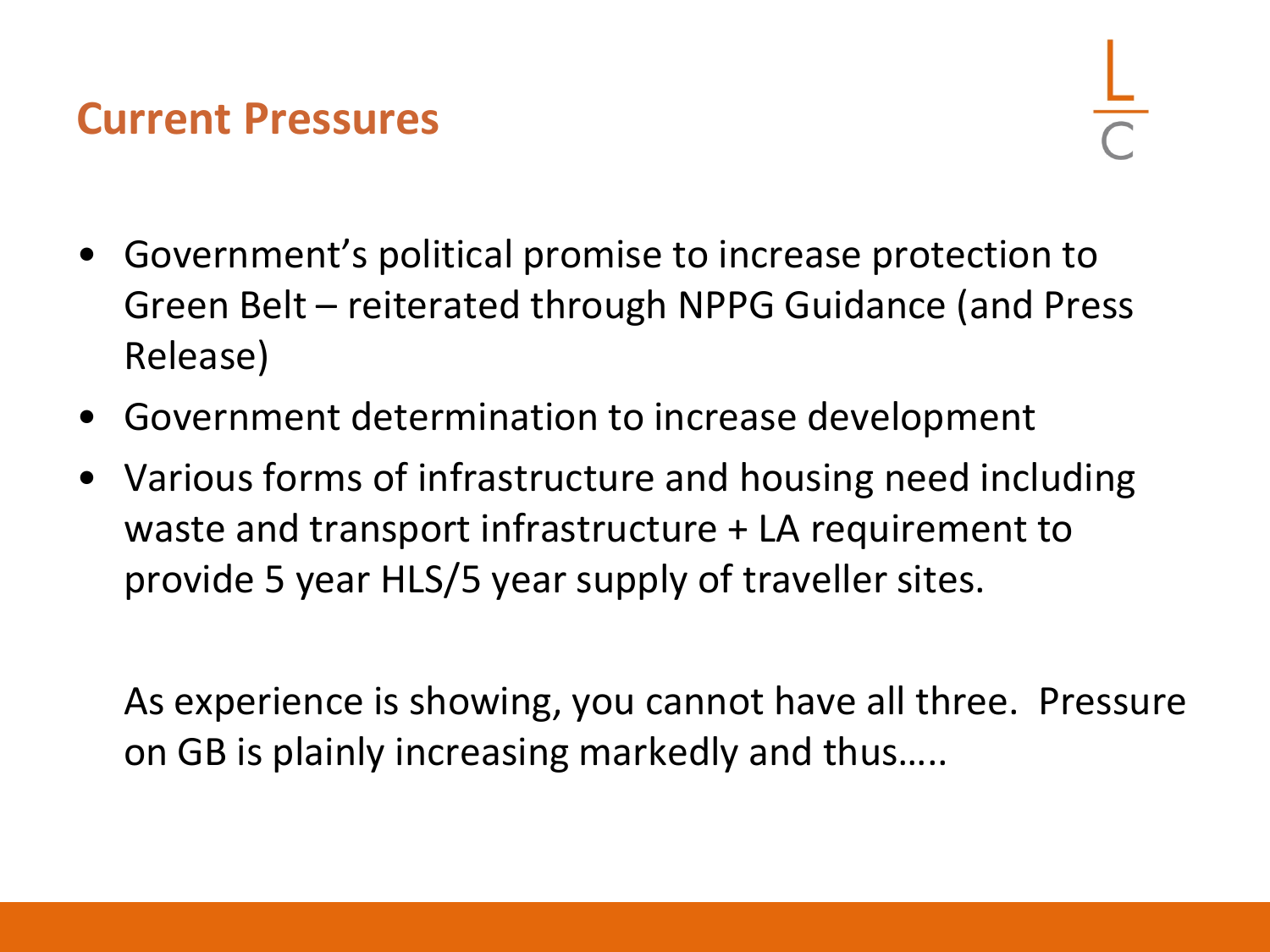### **The flurry of cases continues**

Here are some of them (the most important in bold):

- *Redhill Aerodrome Ltd v Secretary of State for Communities and Local Government [2014] EWHC 2476 (Admin) o*verturned in *SSCLG v Redhill Aerodrome [2014] EWCA Civ 1386* ("any other harm" under NPPF 88)
- *R(Cherkley) v Mole Valley DC [2014] EWCA Civ 567* (need and VSC test)
- *R. (on the application of Holder) v Gedling BC [2014] EWCA Civ 599* (relevance of alternative renewables under NPPF 90)
- *R(I.M. Properties Development Limited) v Lichfield District Council [2014] EWHC 2440 (Admin)* (alterations to boundary)
- *Connors v SSCLG [2014] 2358 (Admin)* (shortfall in travellers sites)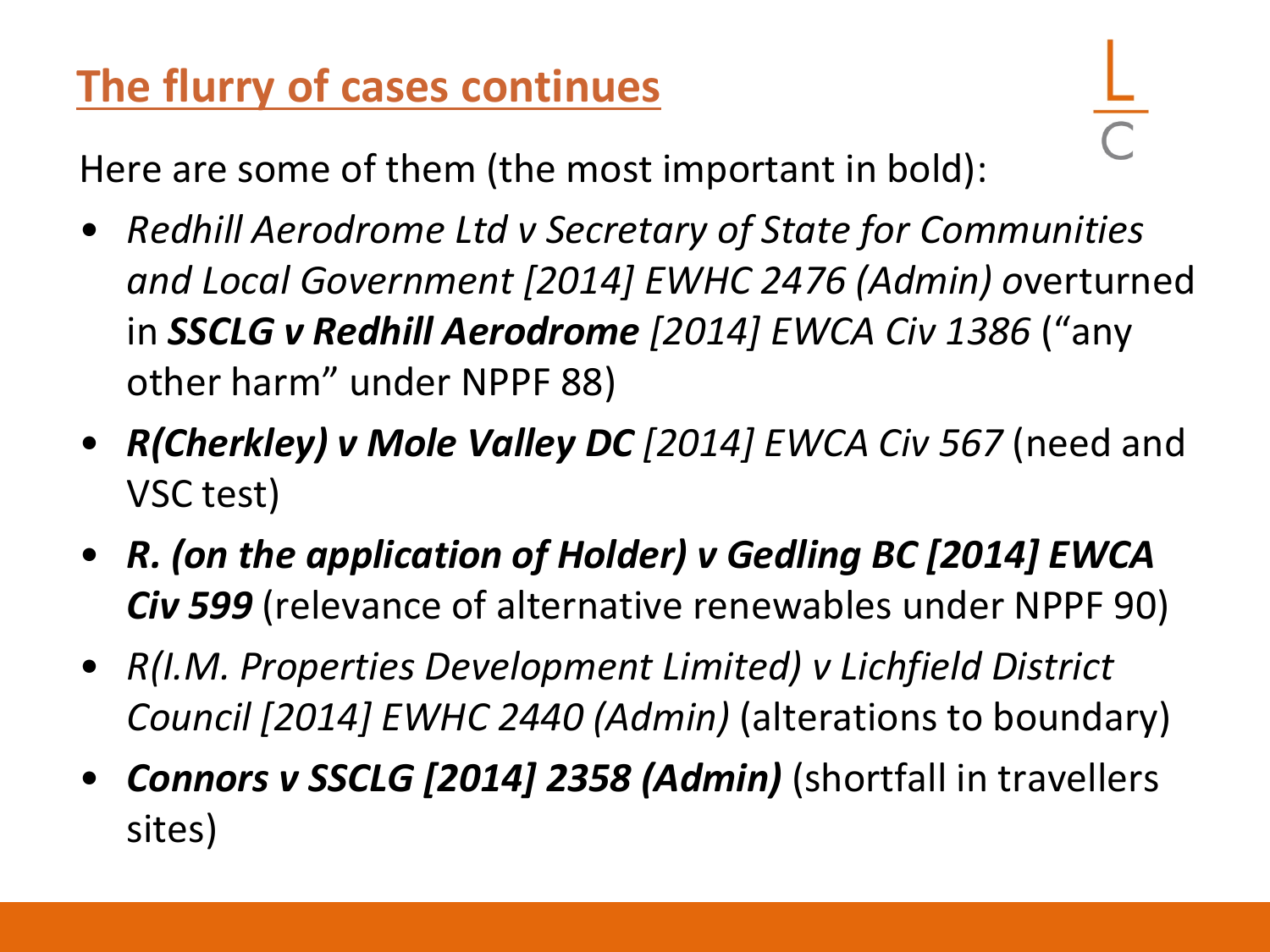#### **Cont.**

- *R(Copas) v SSCLG [2014] EWHC 2634 (Admin)* (affordable housing)
- *R(Fox Land and Property Ltd) v SSCLG [2014] EWHC 15 (Admin)*  (alternative sites)
- *Gallagher Homes Ltd v Solihull MBC [2014] EWHC 1283 (Admin)*  (alterations to GB boundary)
- *Timmins v Gedling BC [2014] EWHC 654 (Admin)* (permission for cemetery – strict interpretation of exceptions to inappropriate development)
- *Lloyd v SSCLG* [2014] EWCA Civ 839 (replacement of mobile home by building – interpretation of exceptions to inappropriate development)
- *Europa Oil and Gas Ltd v Secretary of State for Communities and Local Government [2014] EWCA Civ 825*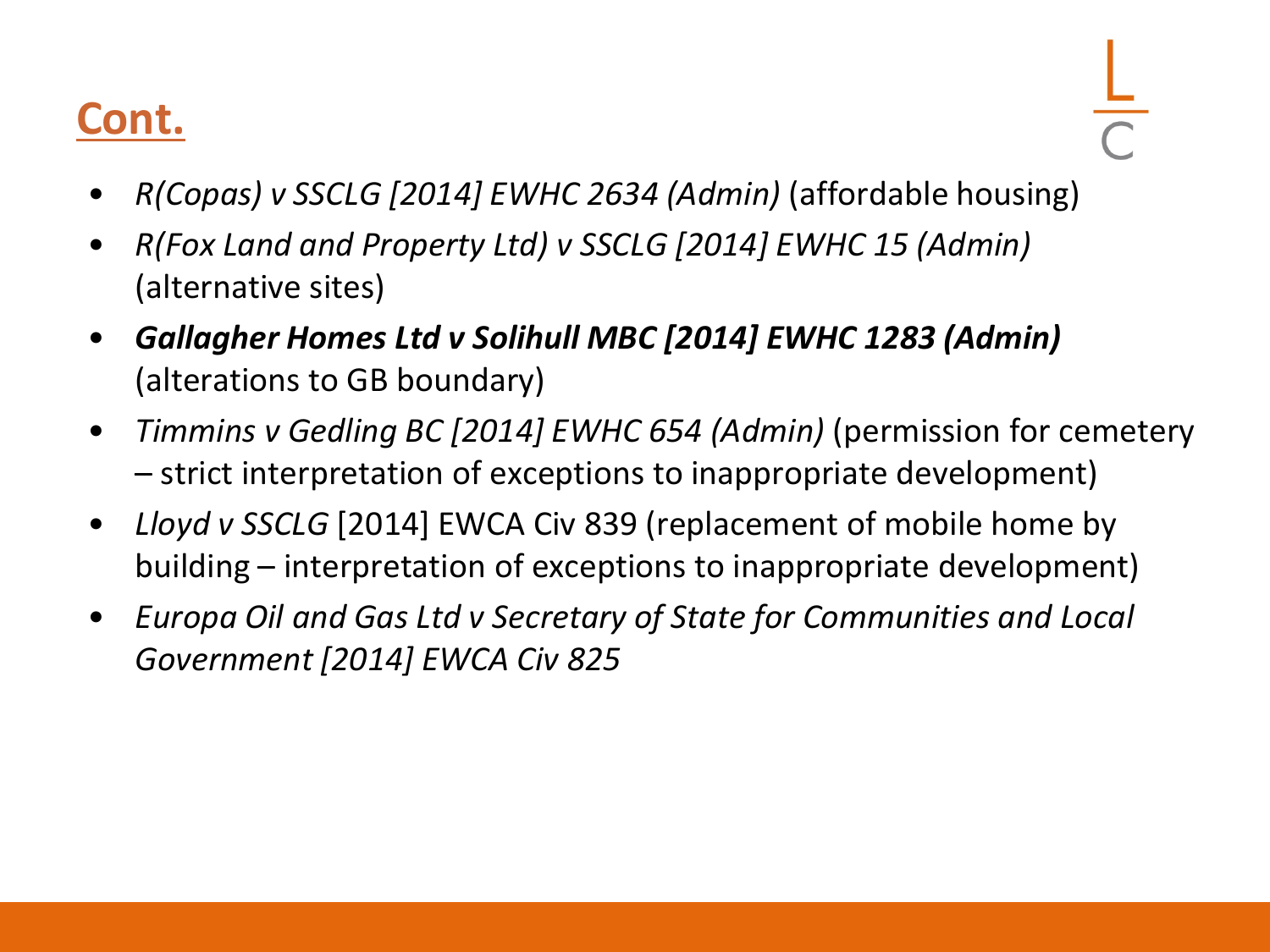

The Issues I am going to examine:

- 1. Revisions to GB boundaries at plan making *Gallagher and IM*
- 2. Inappropriate Development exceptions
- 3. VSC and gypsy sites *Connors*
- 4. VSC and need *Cherkley*
- 5. GB and Renewables *Holder*
- 6. Weighing harm in VSC balance *Redhill*
- 7. GB and Conservation Areas *East Northants adding another significant layer of protection in GB*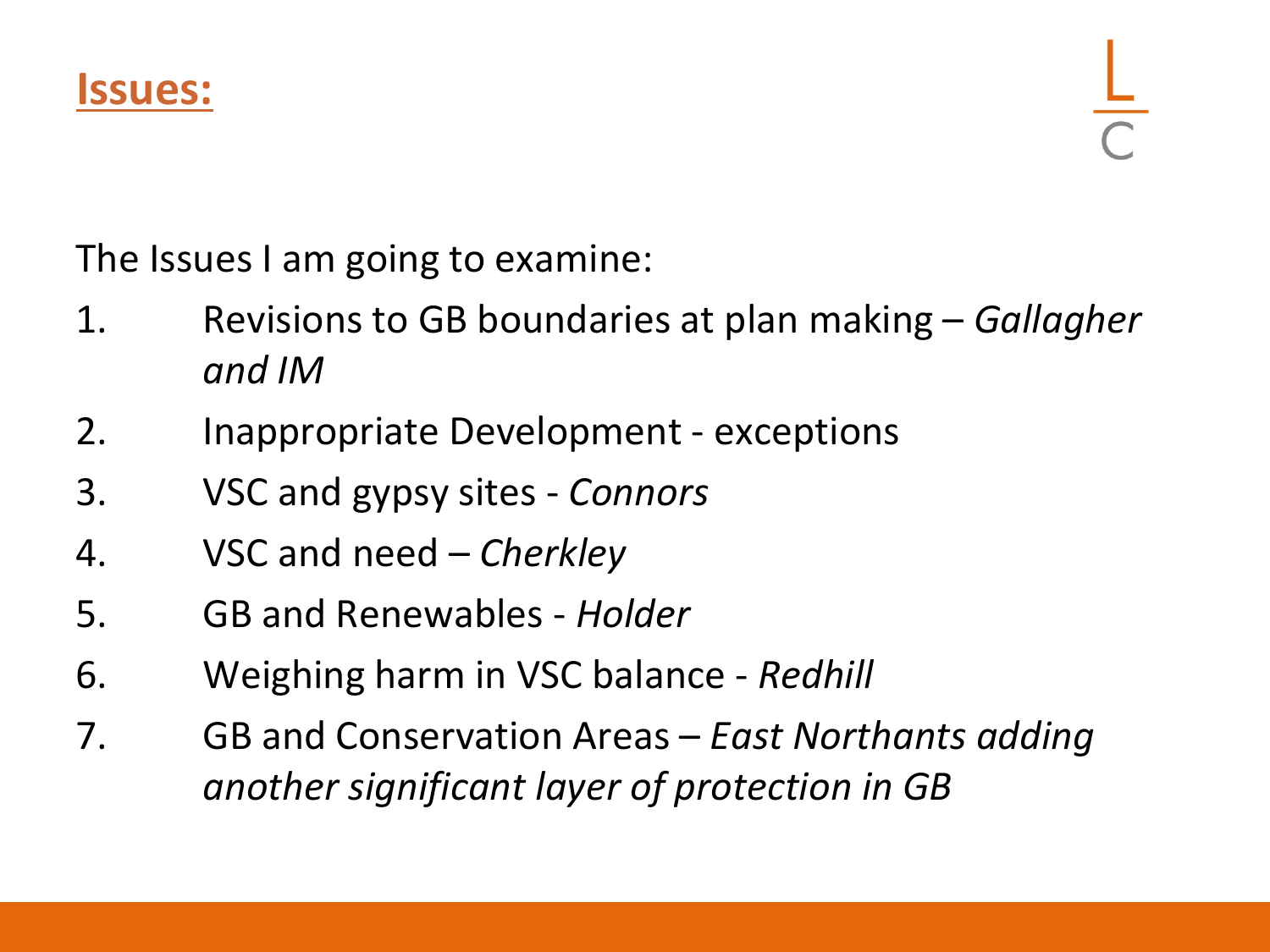#### **Headline points**

- GB protection is being applied v. strictly by the Secretary of State (although perhaps less so by LPAs).
- Alterations to GB boundaries require exceptional changes in circumstances which "necessitate" revision.
- The VSC hurdle is very high
- In front of the SoS, unmet need will not alone trump GB protection.
- Courts will be exceptionally reluctant to find the SoS's planning balance to be unlawful – but similarly will be reluctant to find grants by LPA in GB to be unlawful
- "Need" may mean economic demand and will depend on context.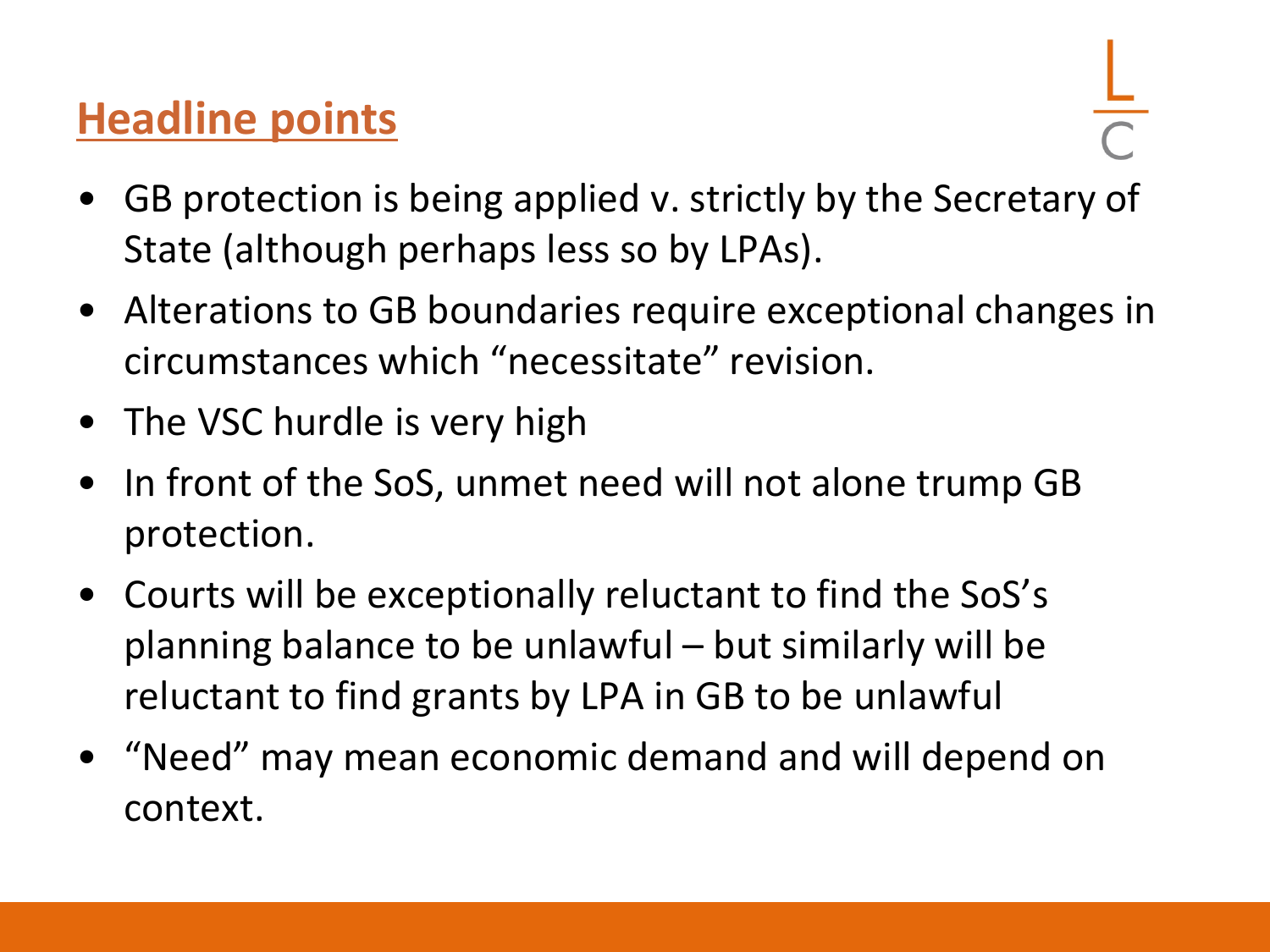#### **The Policy Framework**

- NPPF paras 79 92
	- Reflecting PPG2 old case law under PPG2 endorsed in *R(Wildie) v. SoS [2013] EWHC 2769 (Admin)*
	- Essential tests remain the same
	- New NPPG guidance given 6 October 2014 reiterates NPPF position
	- Consistency with NPPF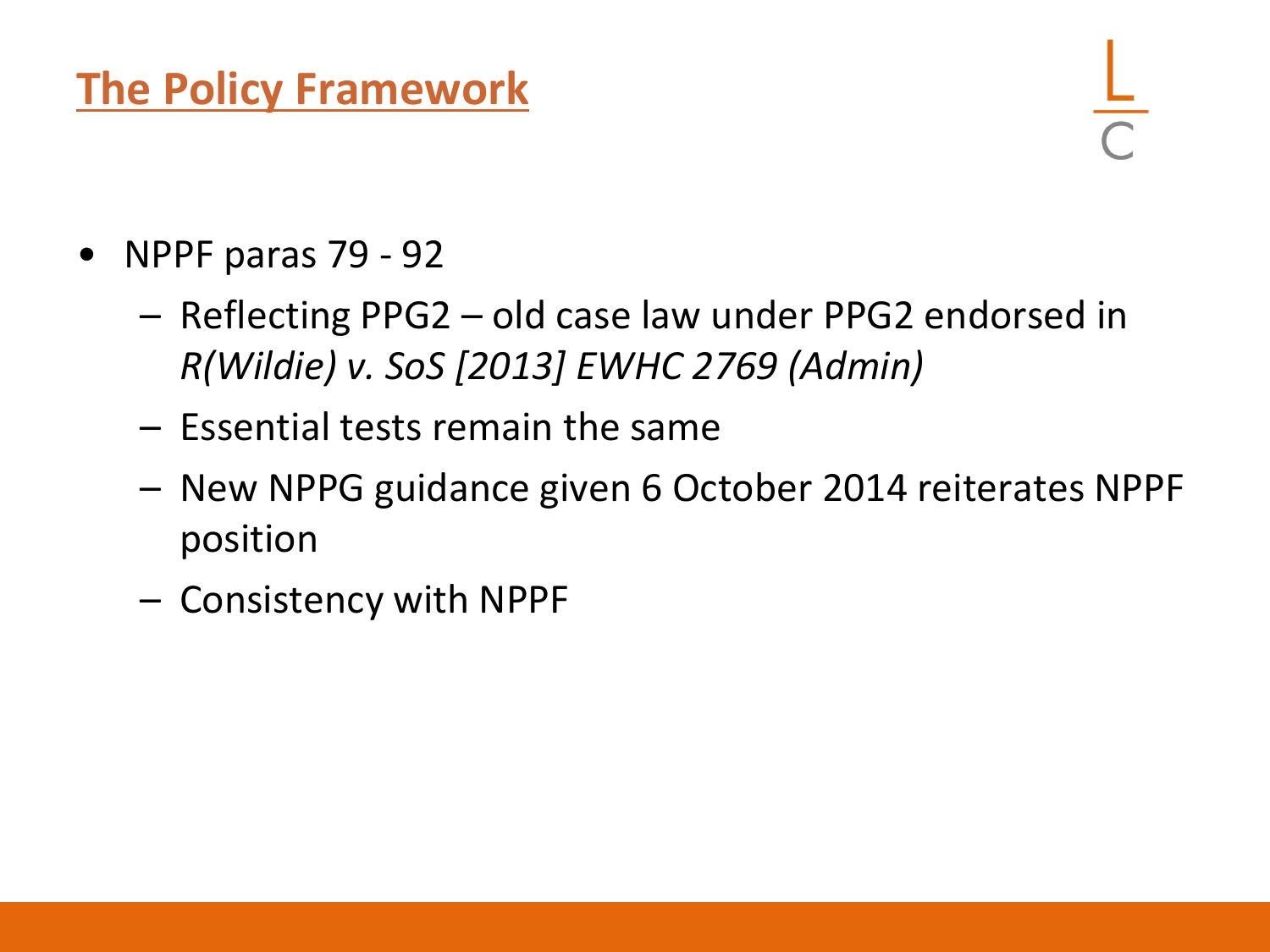#### **New NPPG Guidance**

- Read NPPF as a whole,
- GB an example of kind of policy which will indicate that development should be restricted,
- NPPF makes clear that GB boundaries should only be altered in exceptional circs.
- In preparing SHLAAs LAs should take into account GB constraints (and others which suggest development should be restricted)

NPPG announcement seems more about the newspaper headlines rather than any substantive change in policy – but shows political direction of travel in favour of enhanced GB protection as recent decisions have also made clear.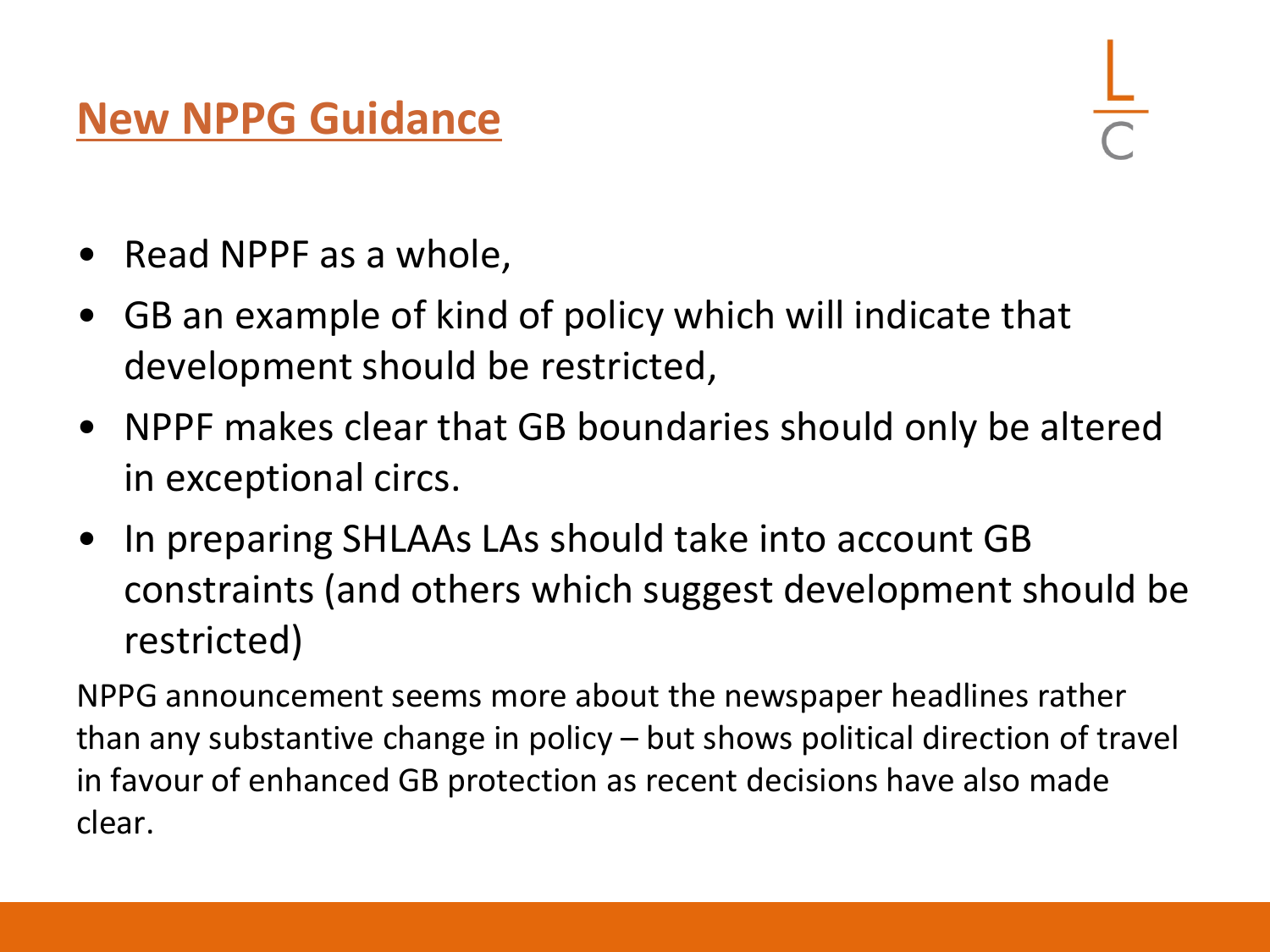## **1. Revisions to GB boundaries - 'Exceptional circumstances'**

- In *Gallagher Homes v Solihull MBC [2014] EWHC 1283 (Admin):*
	- Mere process of preparing a new local plan cannot be regarded as exceptional circumstance; general extent of GB already established. Inspector had erred in permitting revision in absence of new facts – had simply come to new view of adverse impact of coalescence.
	- New circs must "necessitate" revision.

*I.M. Properties* rejected argument that "*fundamental assumption which caused the land initially to be designated must have been subsequently falsified*"*.* Relevant test is whether exceptional circs necessitate alteration.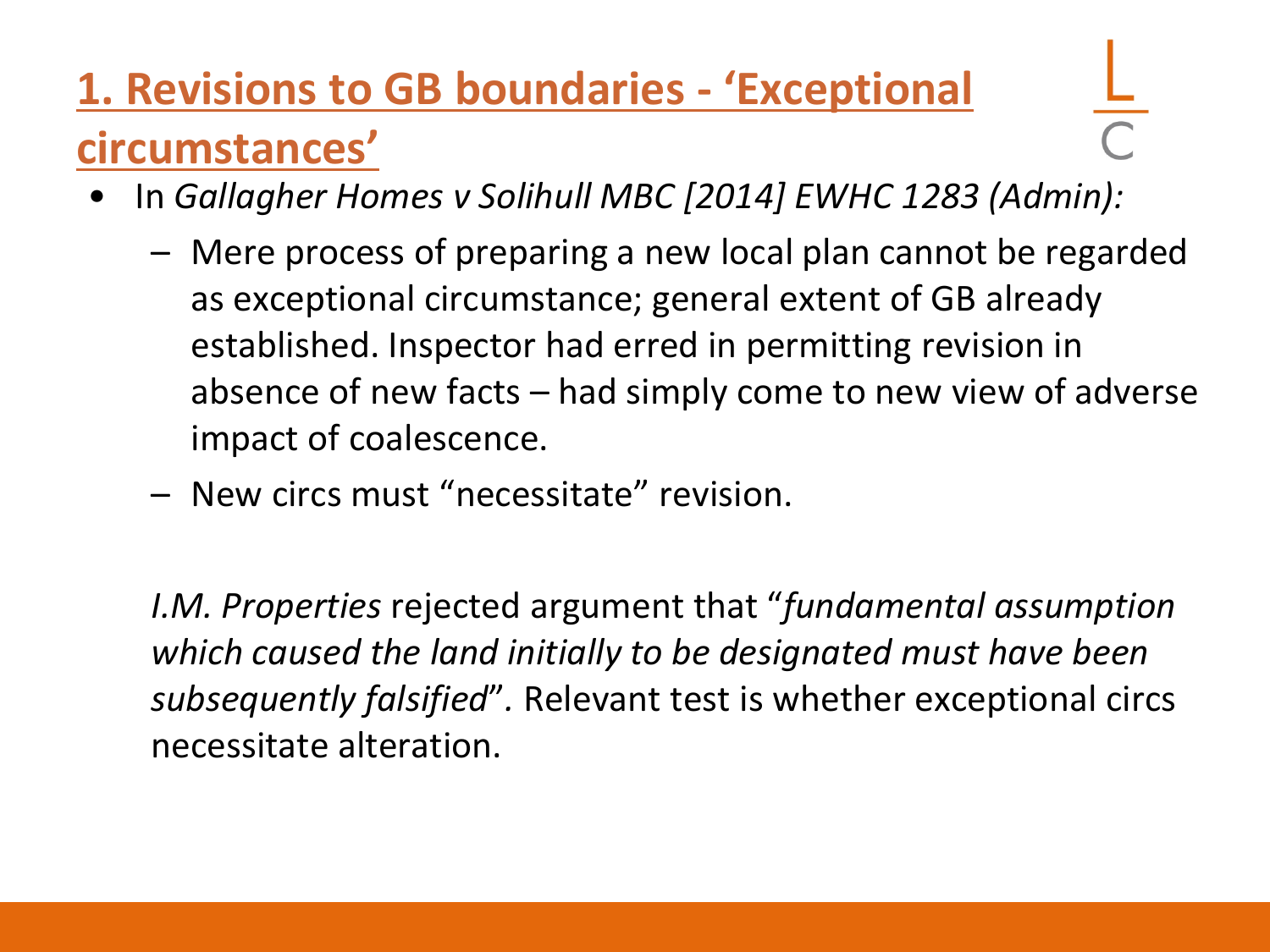# **2. Inappropriate development - exceptions (1)**

Exceptions under Paragraph 89 include:

- *provision of appropriate facilities for outdoor sport, outdoor recreation and for cemeteries, as long as it preserves the openness of the Green Belt and does not conflict with the purposes of including land within it ….*
- the replacement of a building, provided the new building is in the same use and not *materially larger than the one it replaces;*

#### Decisions on exceptions

- *Timmins v Gedling BC [2014] EWHC 654 (Admin)*
	- Cemeteries themselves were not within the exception in para 89 and were inappropriate development
- *Lloyd v SSCLG* [2014] EWCA Civ 839
	- *"building"* in para 89 did not include mobile home, therefore replacement by log cabin not within exception
- *Europa Oil and Gas Ltd v Secretary of State for Communities and Local Government [2014] EWCA Civ 825 – para 90 exceptions include mineral extraction which includes exploration*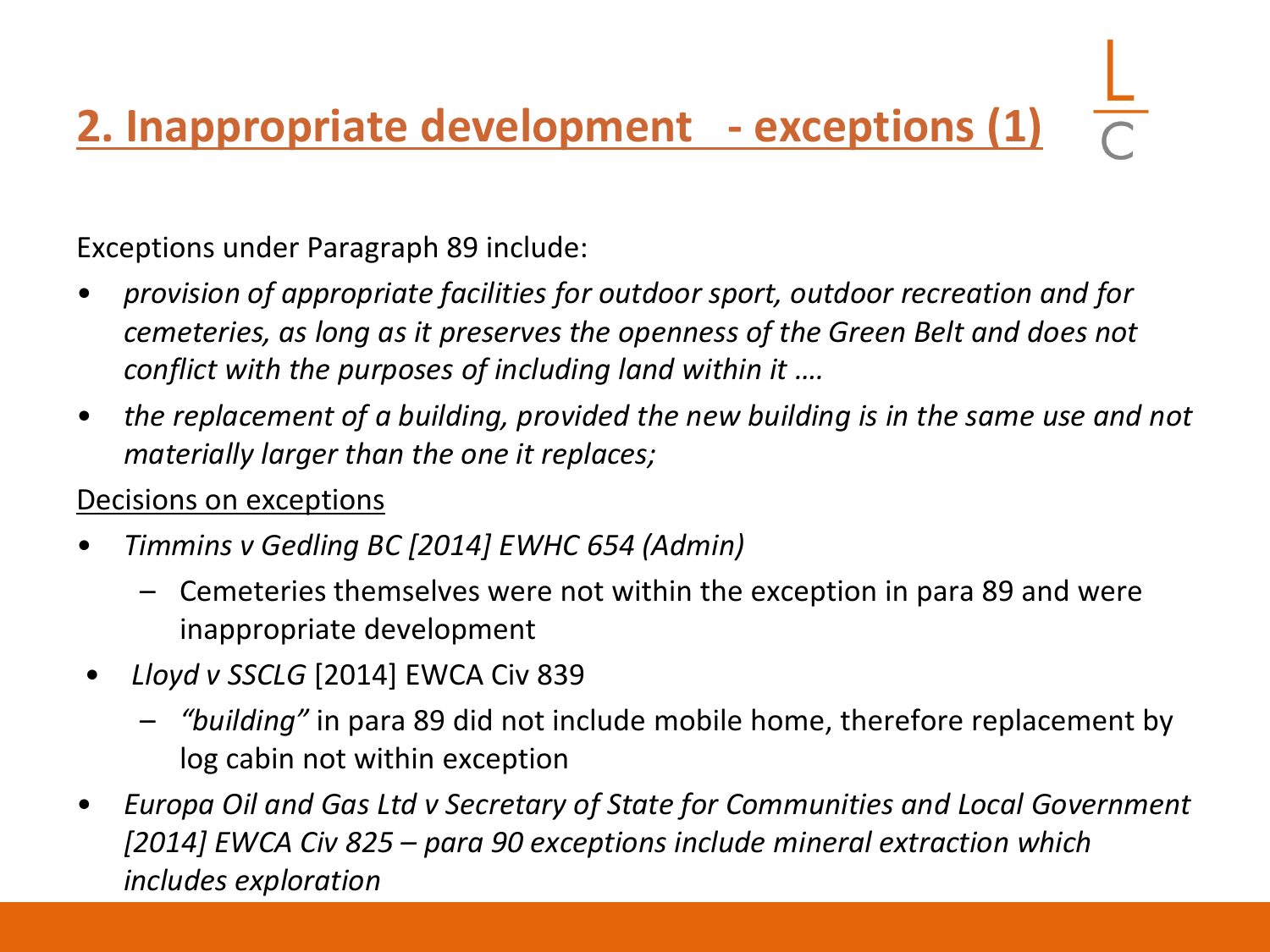#### **3. VSC – Gypsy sites (1)**

The Classic Situation – edge of major urban area; Council has not enough sites; not able to promote enough allocations to provide 5 year supply; family needs; human rights; children request for temporary permissions until the Council sorts its permanent sites out.

You might think that in those circumstances, if limited harm to GB then difficult to resist temporary permissions – a stick to force Councils to get on with their allocations. As case law currently stands - you would be wrong.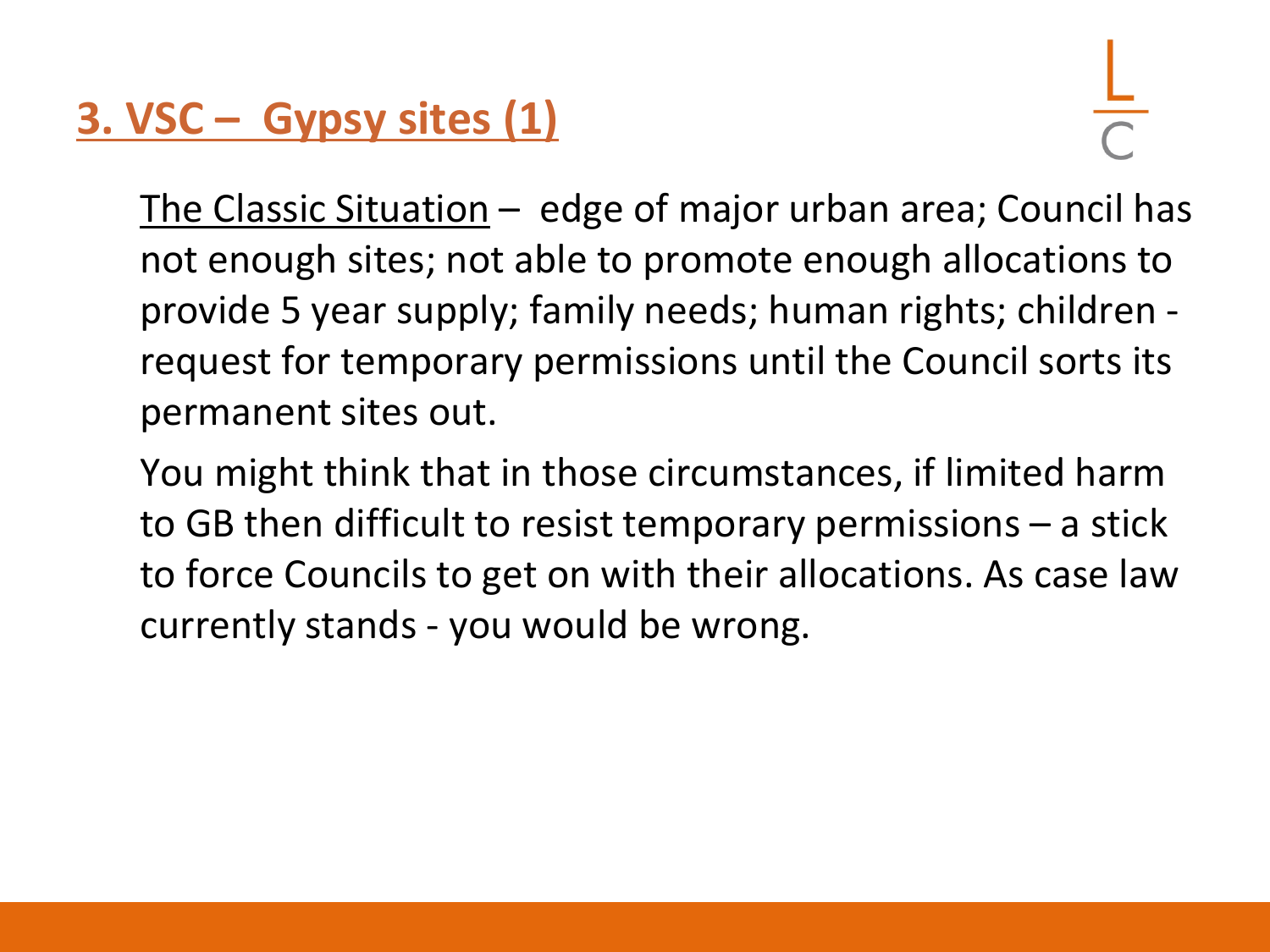#### **VSC – Gypsy sites (2):** *Connors v SSCLG*

The Circumstances:

- Five JR/s288 claims, all relate to refusal of permission for mobile homes within GB
- In all cases 5 year traveller site requirement under Traveller Sites Policy H.25 not met by Councils
- C1: 6 mobile homes; C2: 3 mobile homes next to existing house; C3: 2 mobile homes, two touring caravans, one day room + one utility room; C4: 5 unit site (temporary); C5: 1 mobile home
- Inspector found VSC in relation to C1,2,3 & 5 sufficient to grant planning permission; and sufficient for temporary pp in relation to C4 (council making progress towards 5 year supply)
- SSCLG rejected recommendation and refused in each case even temporary permissions until councils made sufficient allocations
- On any reading of the Inspector Reports, harm to GB was slight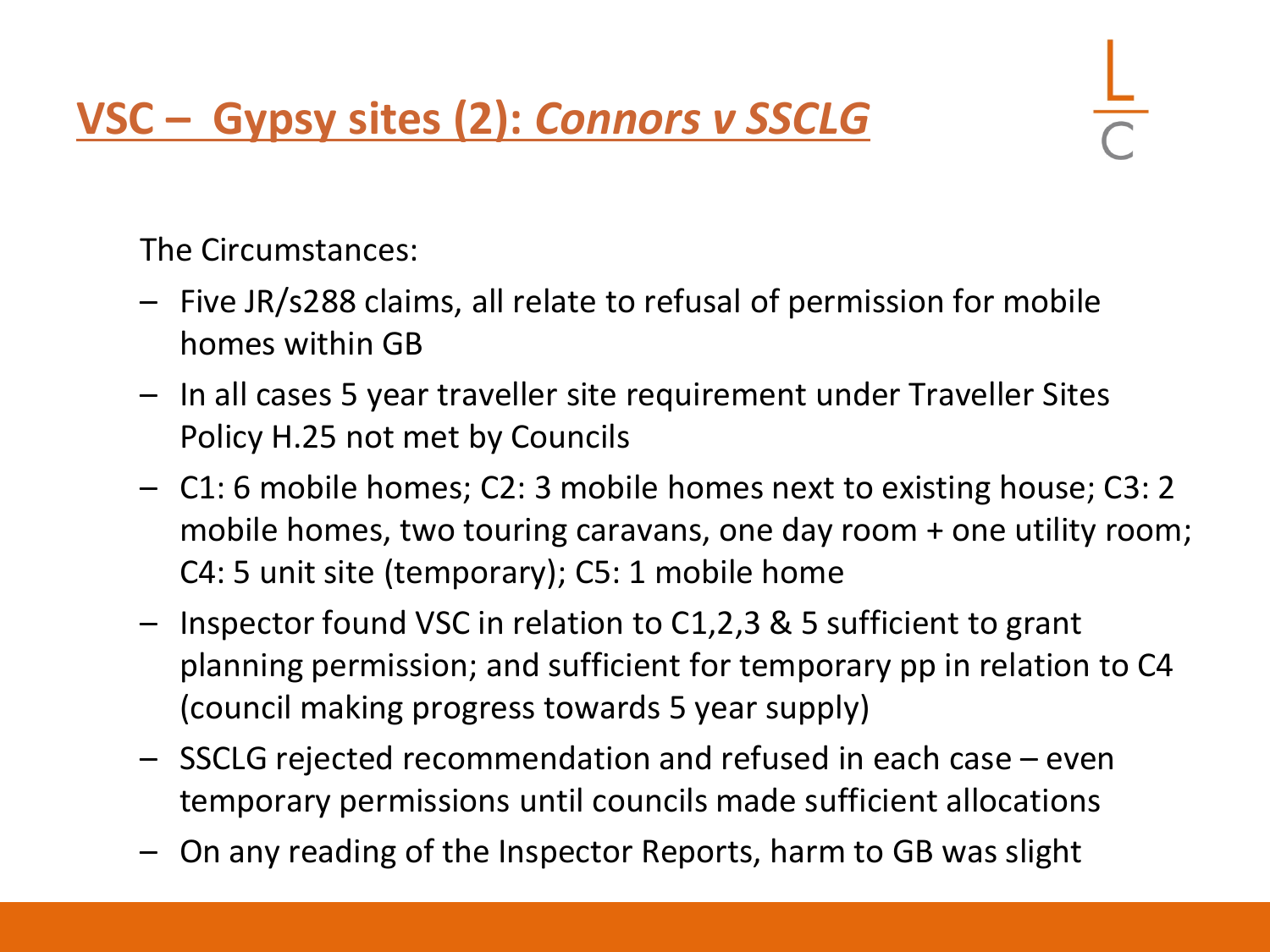#### **VSC – Gypsy sites (2):** *Connors v SSCLG*

Found by Lewis J:

- Even harm from a temporary grant of permission can be treated as outweighing all the other factors;
- "nothing intrinsically lawful" about SSCLG's approach that "unmet need alone is unlikely to justify the grant of planning permission in the Green Belt" (although these were not an unmet need only situation);
- Interests of children also raised the SSCLG's formulation that those interests were a primary consideration and had (only) significant weight was not wrong as a matter of 'domestic' law (non HRA) and under HRA it was clearly proportionate to make decision he did.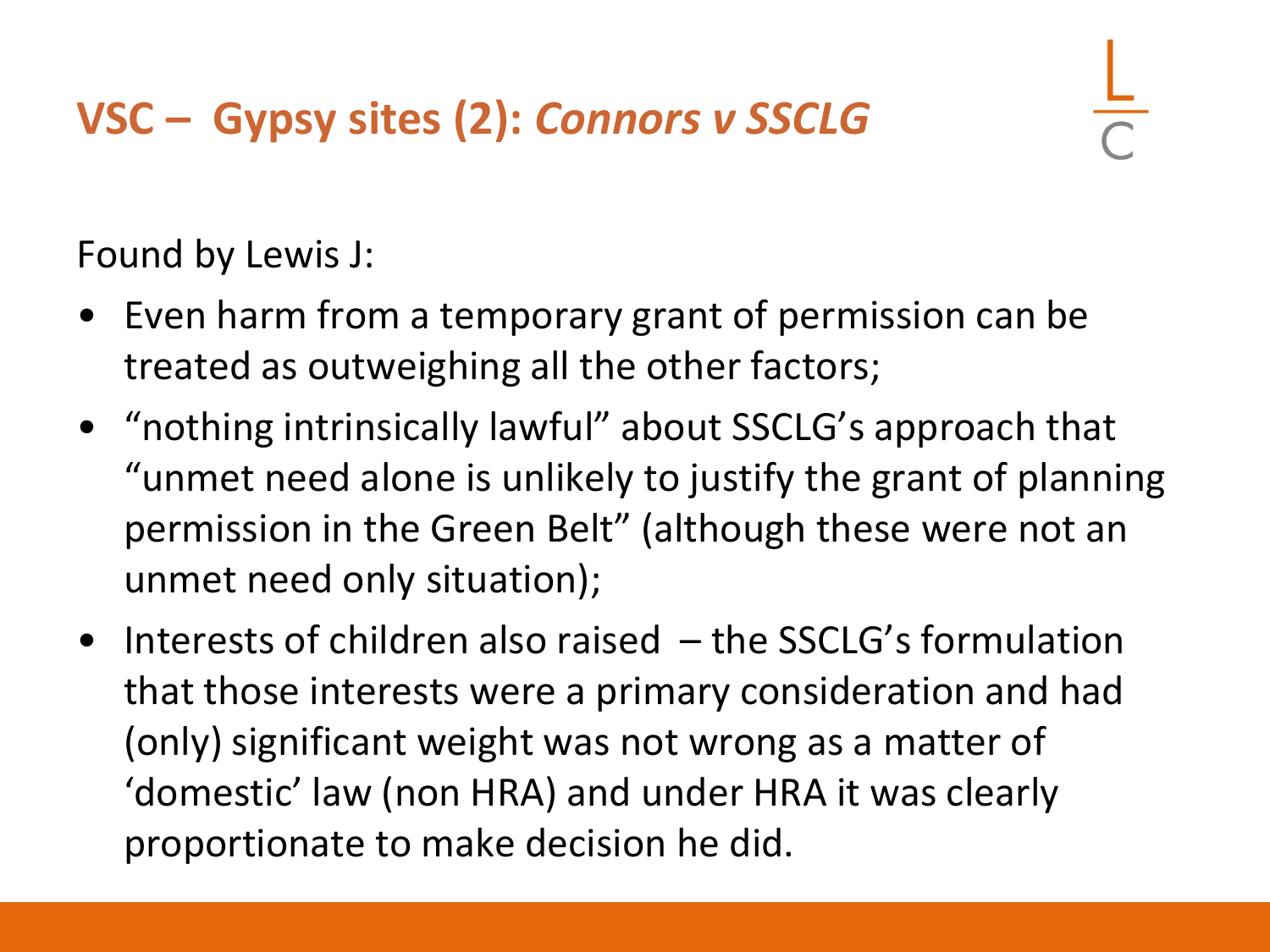#### **VSC – Gypsy sites (3):** *Connors v SSCLG*

- Shows that how rigorous the Secretary of State is being even in respect of temporary (and limited) harm and High Court upholds even when:
	- Policy needs are unmet and result from longstanding failure on part of LAs;
	- Unlikely that non-GB alternatives will be found;
	- Inspector finding of limited harm; and
	- Article 8 rights of children and families are engaged and significant weight attached to these factors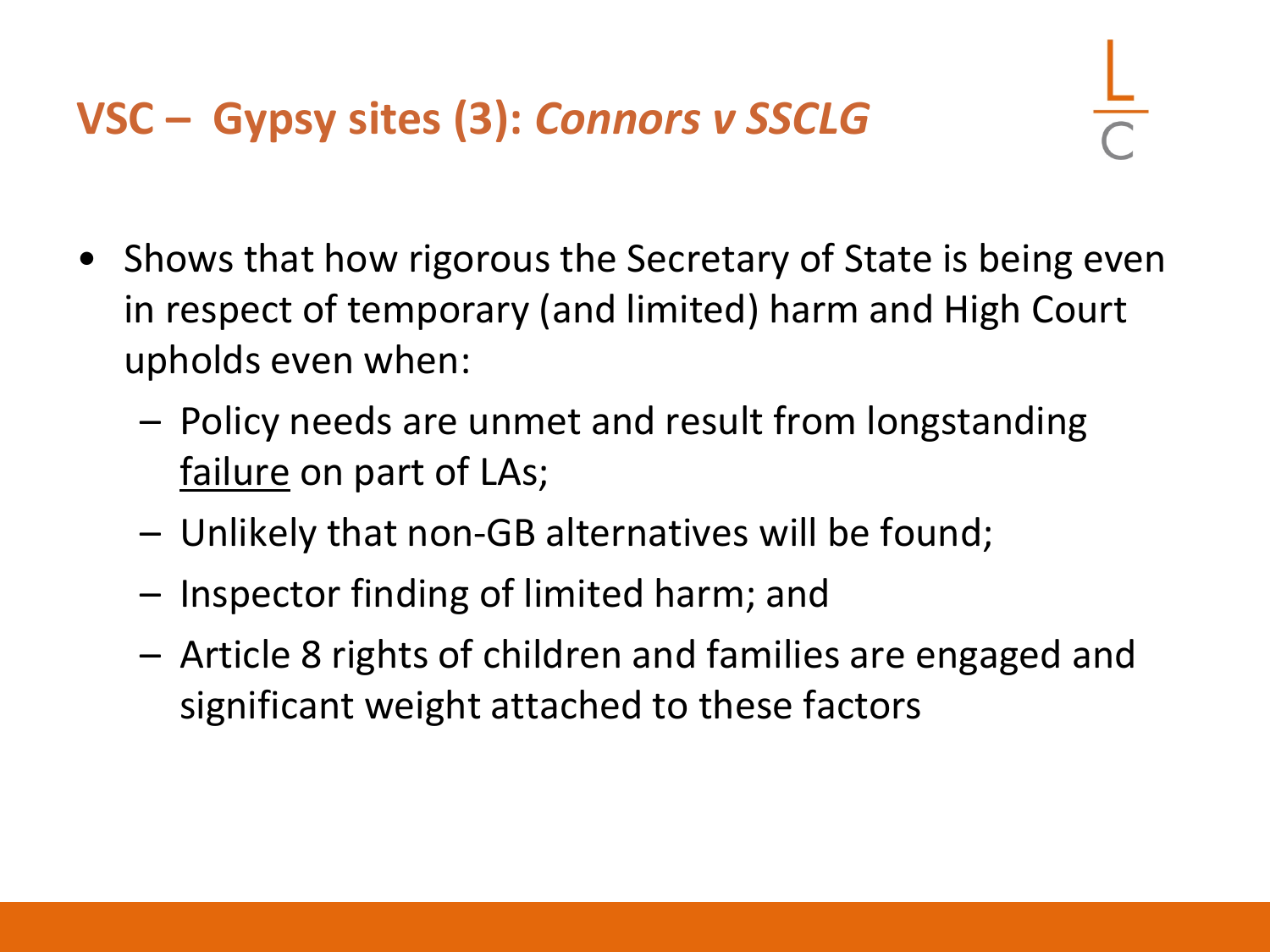### **4. VSC and need (1)**

*The big picture point, is that over the last year and despite 5 year HLS requirements, unmet need alone is unlikely to constitute VSC in GB* 

#### *R(Copas) v SSCLG [2014] EWHC 2634 (Admin)*

- Application for permission where applicant arguing for VSC as a result of affordable housing shortfall.
- Limited weight given to it by inspector due to lack of evidence for unmet need in the parish where development sited.
- July 2013 Written Statement taken into account by Inspector despite not being subject of submissions at inquiry.

High court rejected three grounds of challenge to PINS

- 1. Held that Written Statement only clarified NPPF, did not introduce new policy - not misunderstood by inspector;
- 2. Therefore no unfairness;
- 3. No error in describing the weight to be given to lack of alternative sites outside GB as "significant" and then later as "some further weight".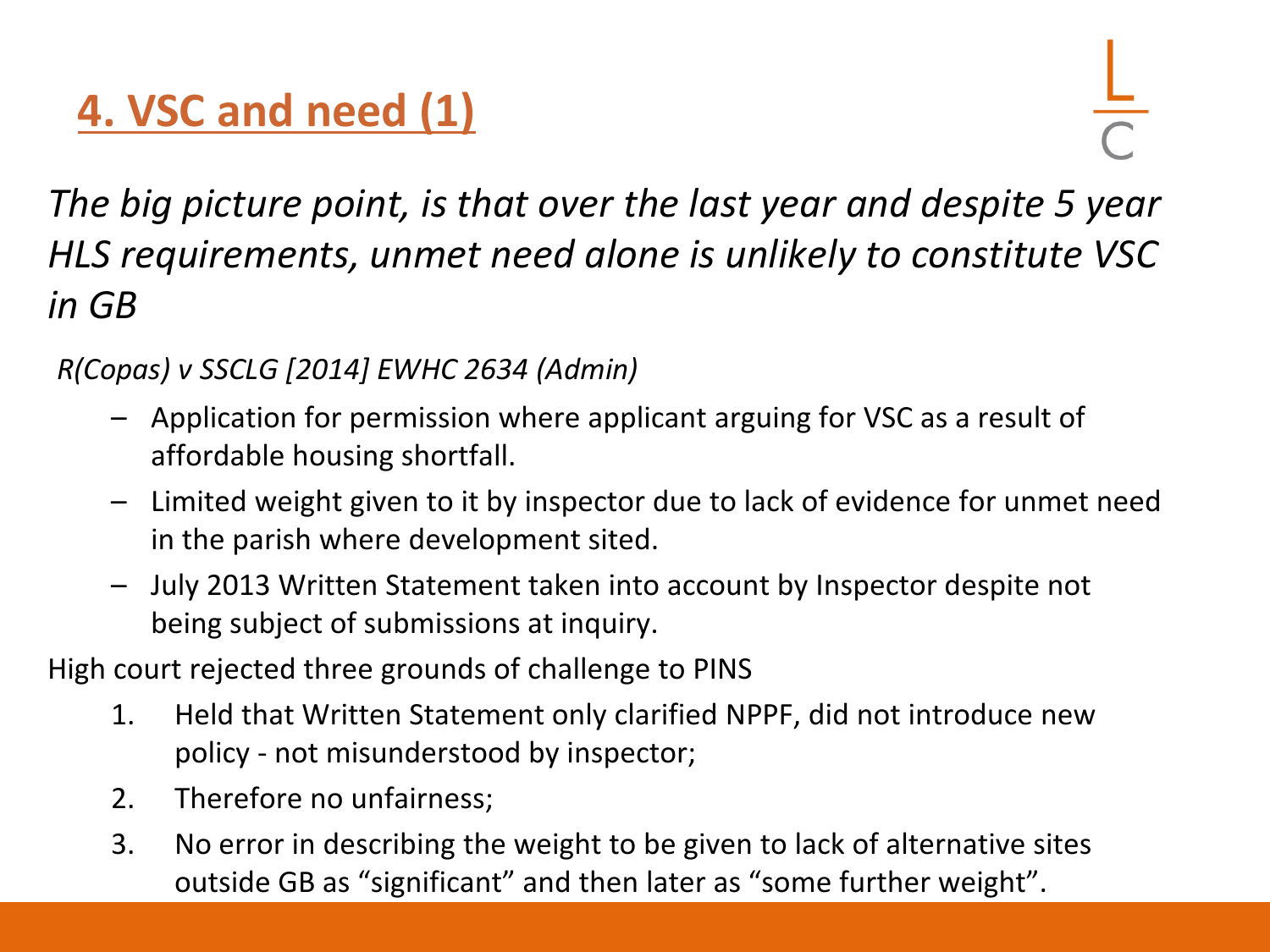#### **VSC and need (2) – Cherkley revisited**

- *Cherkley* in High Court had laid out key discussion of "need"
- Proposal: golf club and hotel in the Surrey Hills. AONB, AGLV, GB.
- Applicant's case for VSC: demand for golf course and hotel here equated to need which equated to VSC. The Council accepted that argument and granted pp. Policy said those promoting golf courses would have to demonstrate that there is "a need for further facilities".
- J said *"Need"* [in GB and other terms] means "required" in the interests of the public and the community as a whole – ie. Necessary in the public interest sense. It does not mean "interest or desire"
- Cherkley overturned on basis that:
	- "need" not relevant test under policy (only mentioned in supporting text)
	- Richard LJ went further and said that (contrary to J below) need has "*a protean or chameleon-like character*" and needed to be understood (in this context) "*in a broad sense so that the requirement is being met by establishing the existence of a demand for the type of facility which is not being met by existing facilities*".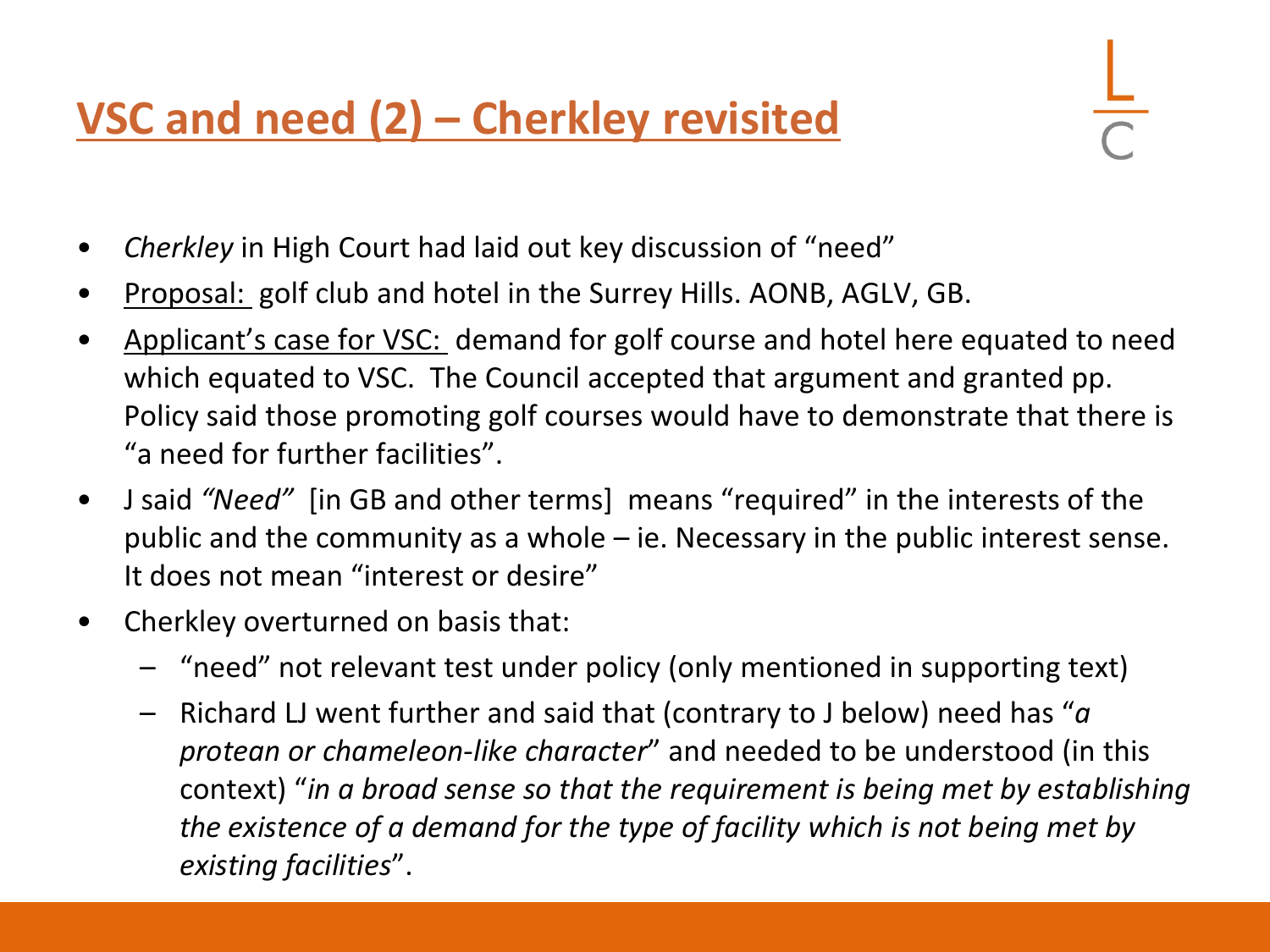#### **VSC and need (3)**

Richards LJ also disapproved J's finding that the committee had misapplied the VSC test:

- Committee had given summary of reasons which said that the economic benefits and environmental safeguards were "sufficient… to outweigh any concerns"
- CA held that nothing showed that committee were applying different test from the VSC test set out in OR.
- Just because they referred to a general balancing exercise does not mean they did not apply the "clearly outweigh" test.
- Also held that there was no basis for describing the economic benefits as a "figleaf"

So a Council which wishes to grant permission in GB is allowed significant flexibility. Developers will want to persuade Councils because SoS likely to be a more difficult hurdle.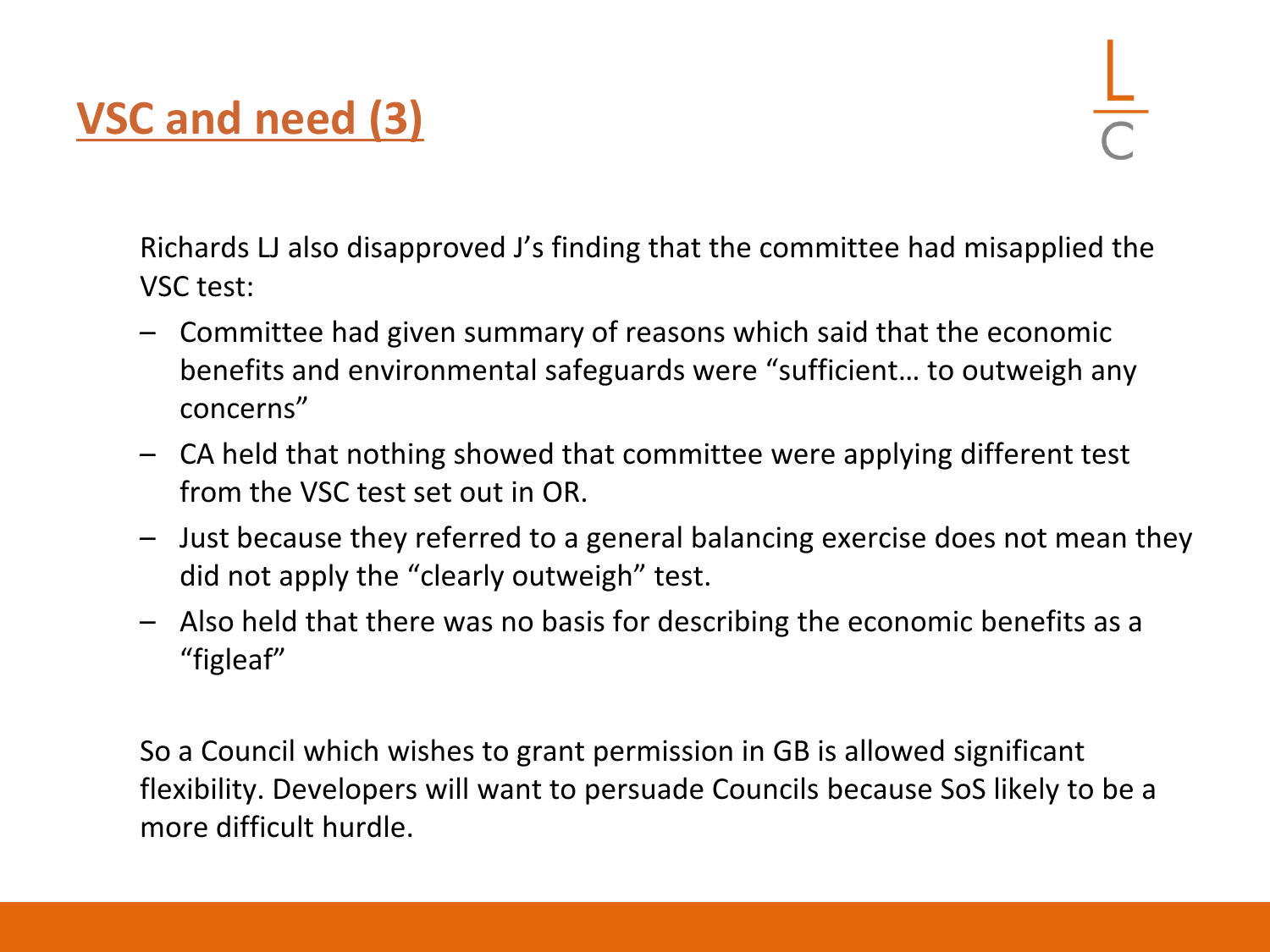# **5. Material considerations in relation to renewab in VSC balance PPG2 (1)**

*Holder v Gedling BC [2014] EWCA Civ 599*

- In context of VSC test the potential for other less intrusive forms of renewable energy, volume of energy to be produced, and the economic efficiency of the form proposed were both relevant considerations.
- It was a legal error to proceed on basis that they were immaterial.

(Note that this was under PPG2 – Para 91 of the NPPF now introduces a specific statement that VSC for renewables may include "*the wider environmental benefits associated with increased production of energy from renewable sources*")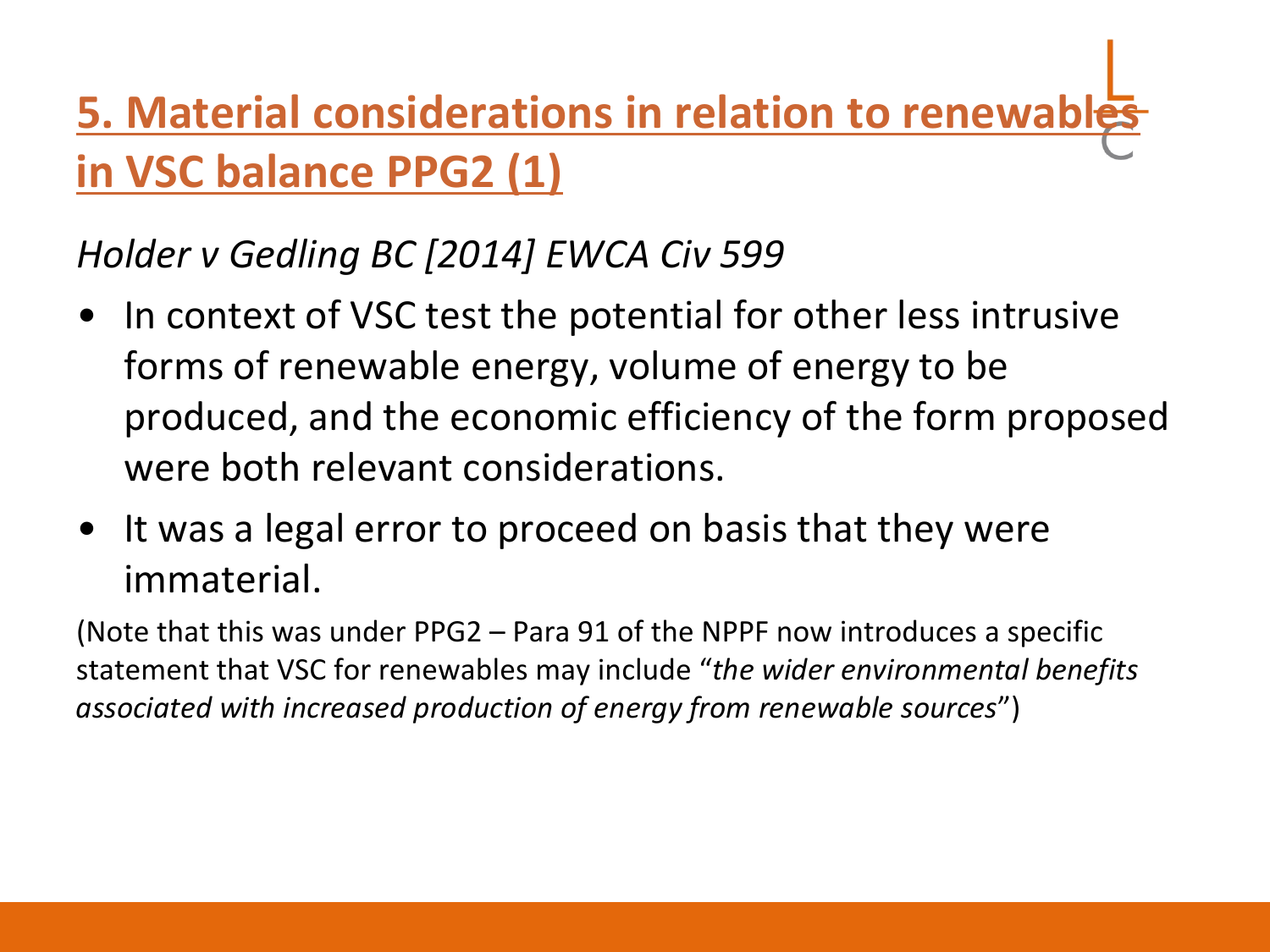#### **6. VSC and weighing harm - (1)**

- 
- *Redhill Aerodrome Ltd v Secretary of State for Communities and Local Government [2014] EWHC 2476 (Admin)* High Court had held that non-Green belt harms (in particular noise harm to quality of life and unresolved travel issues) could not be added to the Green Belt harm as "any other harm" within the VSC balancing act.
- This was roundly rejected by Sullivan LJ who held that:
	- Policy matrix around GB policy was the substantially the same following NPPF as under PPG2
	- Nothing in the NPPF displaces the statutory duty to have regard to material consideration under s.70(2) –fact that harm might not individually justify refusal does not prevent it being taken into account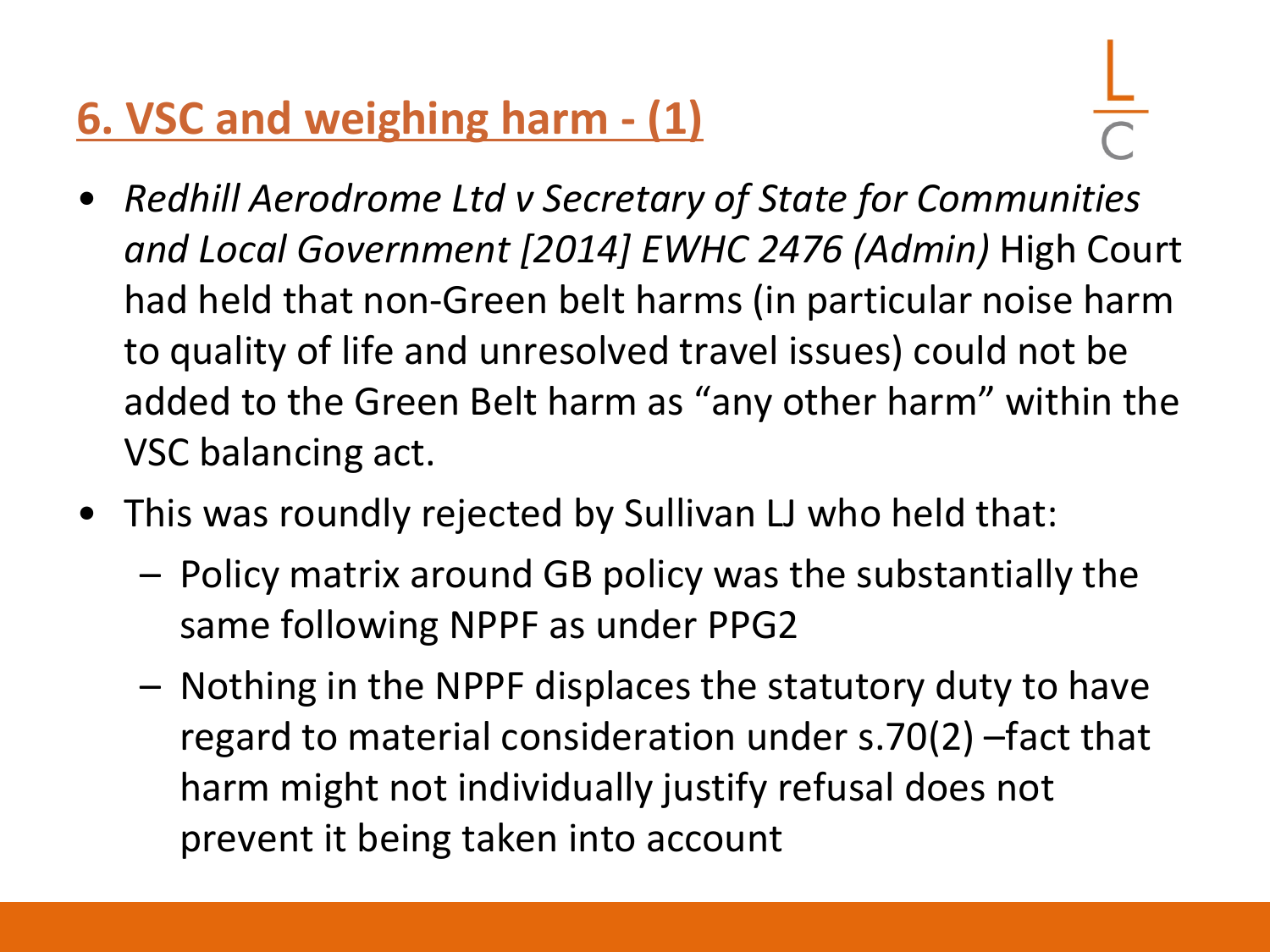**Illustration of how strictly SoS is applying GB**

• Decision of SSCLG re New Barnfield incinerator difficulties of finding locations for vital infrastructure in GB.

New Barnfield incinerator (APP/M1900/V/13/2192045)

- Permission refused 7 July 2014.
	- Substantial weight attached to need for waste capacity in Herts + effect on climate change targets due to lack of alternatives in pipeline
	- But GB harm + considerable weight given to the "less than substantial" harm to Hatfield House and Park we outweighed.
	- Under challenge HCC claiming to be in an imposition to deliver a plant, covered by GB, where?

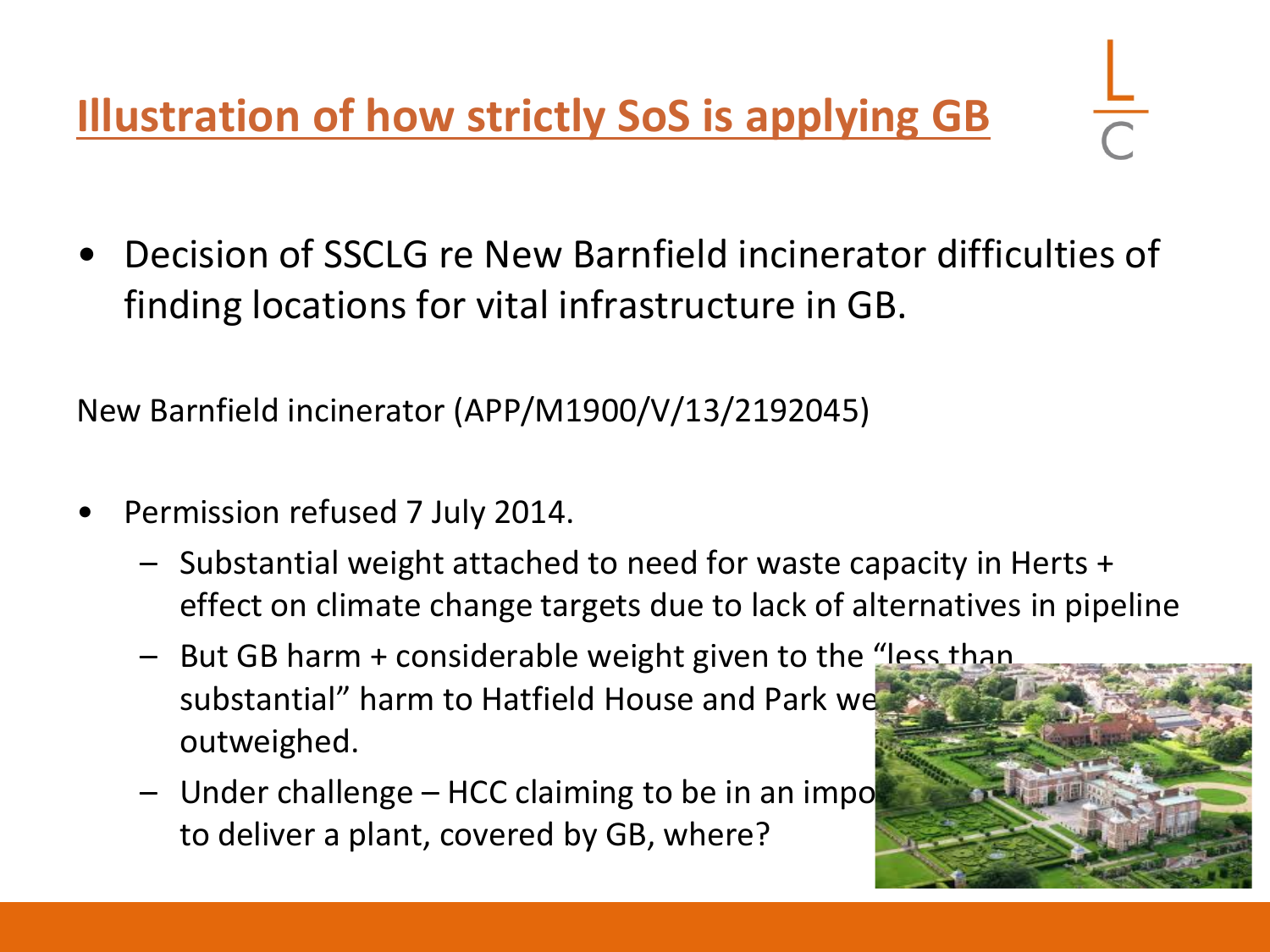General trend in favour of heritage?

- Conservation areas now merit special attention in that authorities must give "considerable importance and weight" to desirability of preserving them: *East Northamptonshire DC v Secretary of State for Communities and Local Government [2014] EWCA Civ 137*
- See in GB context: *Garrod v North Herts DC*[2014] *PAD* 36 inspector decision – building in conservation area met GB VSC test because its design enhanced the conservation area.